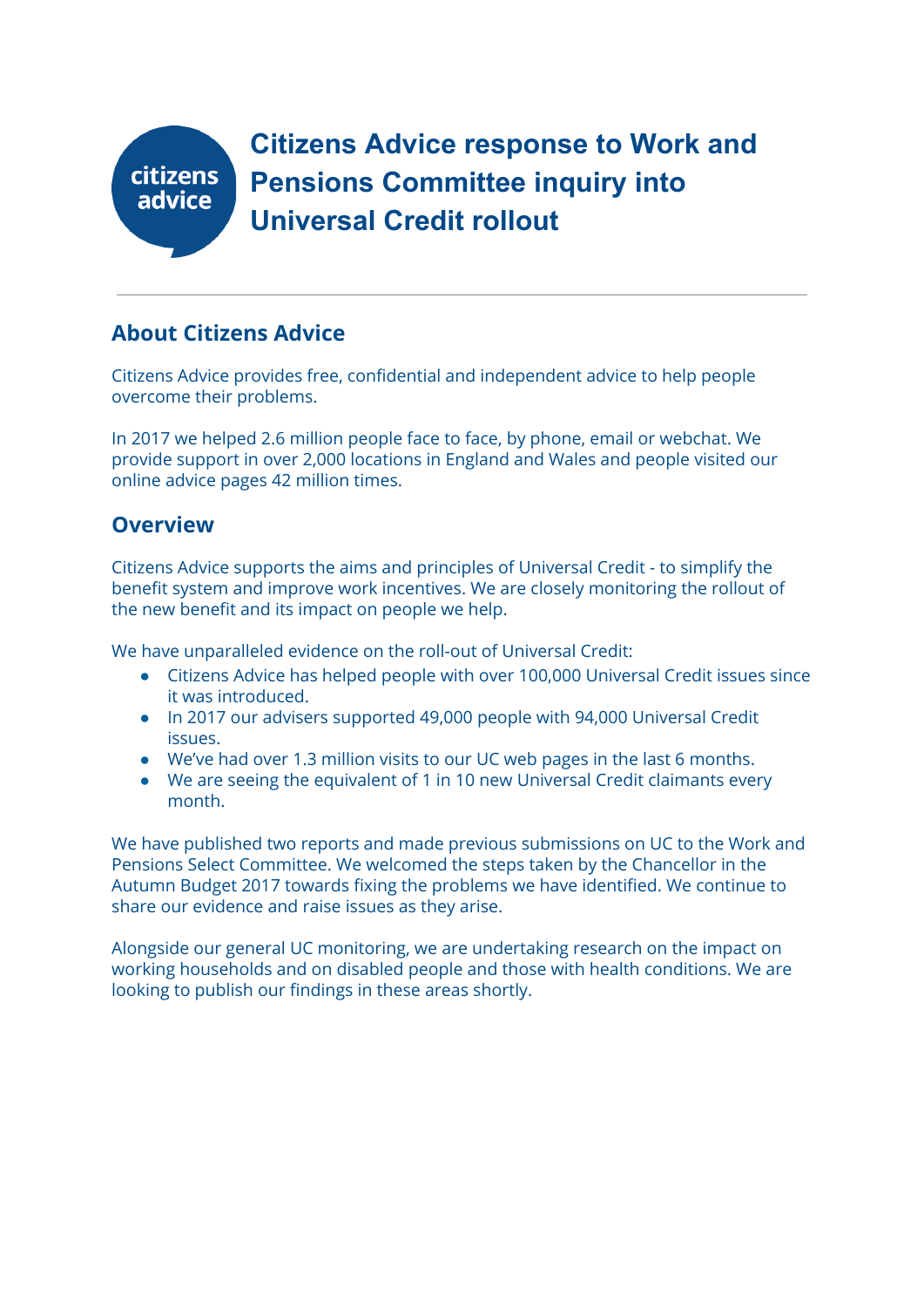## **1. Self Employment**

#### ● What effect has UC had on self-employed people?

Self-employment has grown dramatically over recent years. 4.8 million people are now self-employed - a million more than a decade ago $^1$ . This expansion in self-employment has helped push overall employment to record levels. 15% of all people in work are now  $self$ -employed<sup>2</sup>. However, median earnings for self-employed people lag significantly behind earnings for employees<sup>3</sup>. Part-time self-employment has seen the biggest expansion. This means a significant proportion of the self-employed workforce are potentially eligible for in-work benefits, and will be looking to Universal Credit for support.

Universal Credit brings with it some fundamental changes for self-employed people. Monthly reporting and assessment of incomes places new burdens on them. The design of monthly assessments in Universal Credit means those with irregular earnings can struggle to achieve financial stability. There is also set to be increased scrutiny through the introduction of the 'gainful self-employment' test, minimum income floor and surplus earnings rules. These rules are intended to incentivise progression, root out unviable businesses and minimise manipulation of earnings. However, they carry the risk of penalising a significant number of self-employed people financially, and impeding the development of new or innovative businesses.

It is difficult to strike the right balance between ensuring people are supported appropriately and guarding against fraud. **The government should test its new rules and ensure they are assessed for their impact on self-employed people and their businesses.** Citizens Advice is undertaking research on how self-employed people will be affected, and will continue to monitor the impact on the people we help.

## **How Universal Credit treats variable and irregular incomes**

Universal Credit makes changes to how income is assessed and reported. The benefit is assessed monthly whereas tax credits are assessed annually. This approach was intended to improve on tax credits by reducing the likelihood of overpayments when earnings change. However it does mean that UC tends to work best for people in the most 'traditional' models of work: who are directly employed, working a fixed number of hours each week, and paid once each calendar month. Yet we also know this group are declining in the wider labour market. Variable, non-monthly and irregular incomes are becoming more widespread as self-employment and other non-traditional working patterns grow. **For some people Universal Credit will help to smooth monthly income fluctuations but for others it can make their income far less stable.**

<sup>&</sup>lt;sup>1</sup> ONS, December 2017, **[EMP01](https://www.ons.gov.uk/employmentandlabourmarket/peopleinwork/employmentandemployeetypes/datasets/fulltimeparttimeandtemporaryworkersseasonallyadjustedemp01sa) SA**,

<sup>2</sup> ONS, December 2017, UK [Labour](https://www.ons.gov.uk/employmentandlabourmarket/peopleinwork/employmentandemployeetypes/bulletins/uklabourmarket/december2017) Market

<sup>3</sup> Citizens Advice, 2015, Who are the Self-Employed?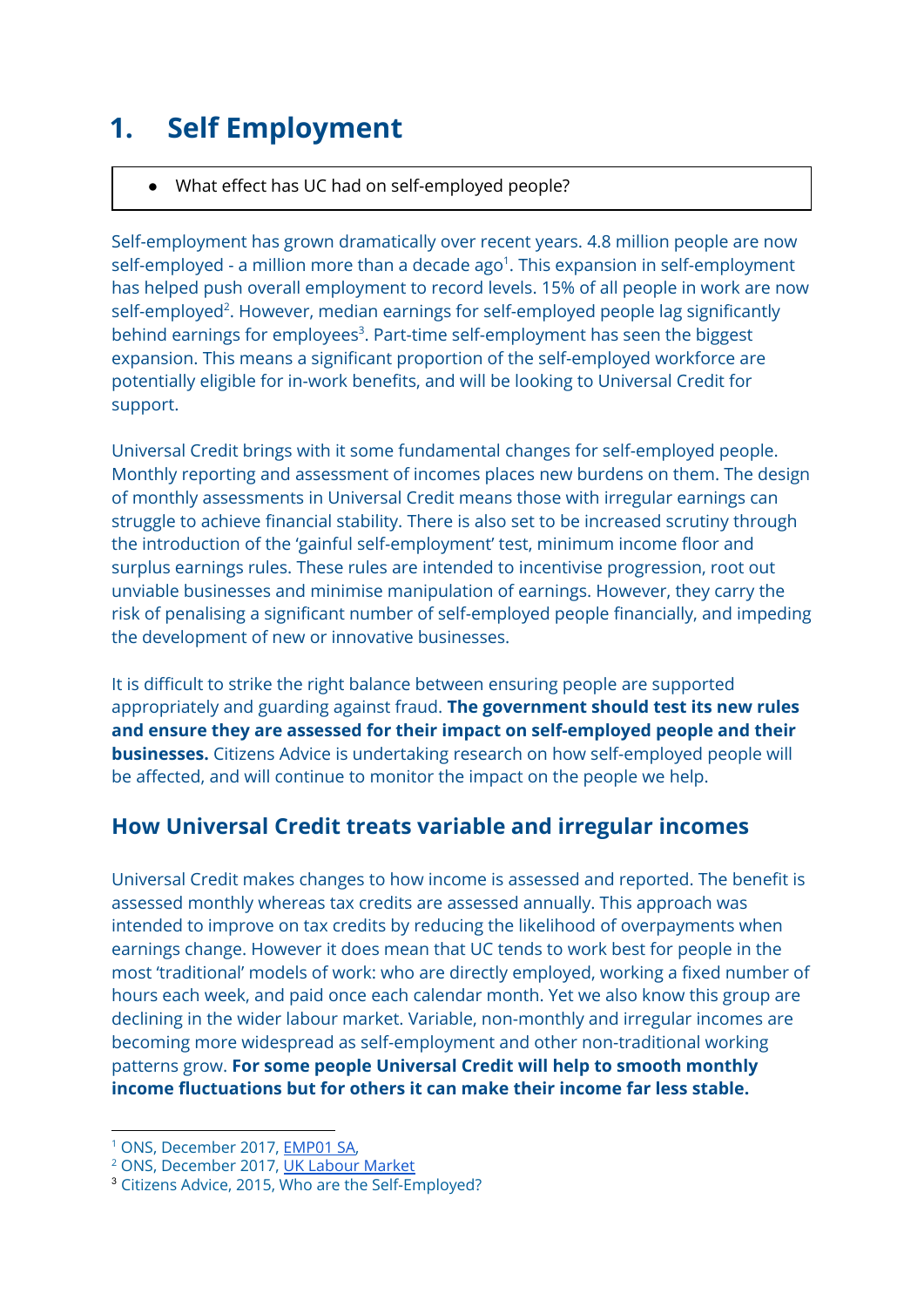Annual assessments meant that working people receiving tax credits had a predictable benefit income over the course of a year, even if their earnings fluctuated. Monthly assessments mean that people who experience a change in pay from one calendar month to the next, will also experience fluctuations in their benefit payments. Whether this helps smooth income or increases income fluctuations is largely down to *timing* of earnings relative to assessment periods and UC payments. Ideally, a wage payment date should be a few days *before* the end of a UC assessment period, meaning the UC payment is effectively topping up that month's wages. However, if the wage payment date falls a few days *after* the end of the assessment period, then UC is likely to exacerbate changes in income. In this scenario, low wages can sometimes follow a few days after a low UC payment, drastically reducing monthly income.

While the timing of assessment periods relative to wage payments can be crucial for people with fluctuating incomes, it is also set entirely arbitrarily. Under current arrangements, UC assessment periods are set on the basis of the day someone submitted their UC claim - meaning the extent to which UC helps to smooth or exacerbates income fluctuations is largely down to luck.

We are already seeing people struggling to budget as a result. Citizens Advice is monitoring this issue and undertaking research on the challenges faced by people with non-traditional working patterns and incomes.

#### **Case study: Fluctuating income exacerbated by Universal Credit**

John's hours vary greatly. In December he worked more due to Christmas but he has almost no work for January. After his income rose temporarily during December John received no Universal Credit payment on his scheduled payment date of 10th January. Without a Universal Credit payment and with very little earnings in January, he and his family had been experiencing financial hardship. His next Universal Credit payment was due on 10th February. He visited his local Citizens Advice as he was struggling to pay the bills, and had built up rent arrears.

### **New rules for self-employed people**

Universal Credit brings with it a number of new rules. It intensifies the level of scrutiny on self-employed people through the 'gainful self-employment' test, minimum income floor and surplus earnings rules. These rules are in addition to other policies introduced in Universal Credit like the claimant commitment and in work conditionality. The new rules for self-employed people are intended to incentivise progression and make sure that people on Universal Credit are running genuine and viable businesses. The intention is to identify and encourage people in non-viable businesses to seek work in the regular labour market. However, these approaches are currently untested. They carry the risk of affecting self-employed people in viable businesses and also choking off new businesses before they have had the time to become viable (we discuss the specific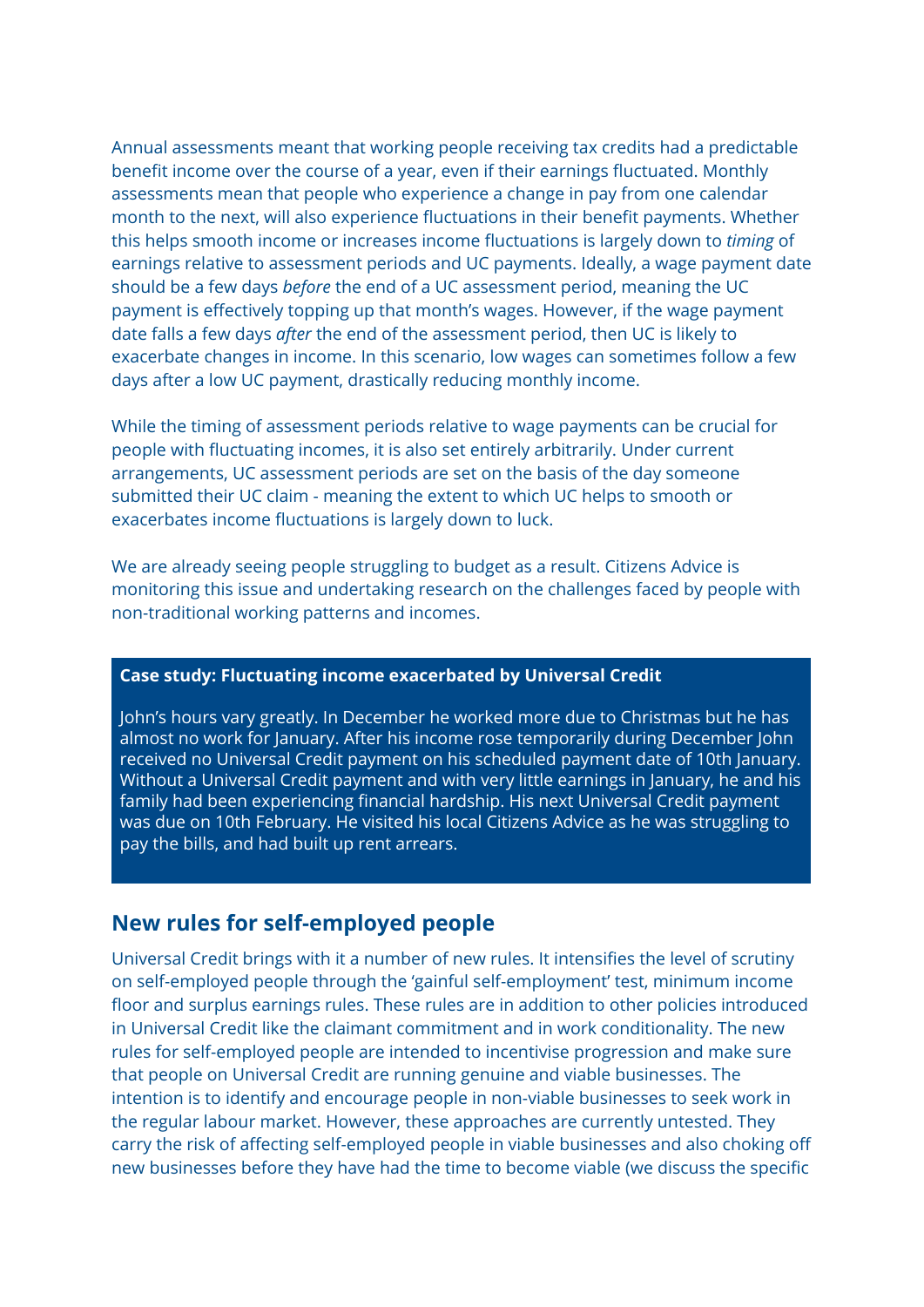impacts in more detail below). **The government should test and assess a variety of rules for self-employed people** in order to understand how best to tackle fraud and avoid unintended labour market consequences. DWP should ensure that self-employed people are able to access an equivalent level of support to their employed counterparts.

#### **Gainful Self-Employment**

● How should "gainful self-employment" be defined under UC?

Self-employed people now need to demonstrate to a Jobcentre assessor that they are 'gainfully self-employed'. They go through an initial interview at Jobcentre Plus and must provide evidence that demonstrates that their work is regular and organised, that it is their main job and that they expect to make a profit. If the Jobcentre assessor decides they are not gainfully self-employed they are required to begin job search.

The principles and measures underlying this test are reasonable, but it is important that it is set at the right level and flexible enough to accommodate the diversity in the self-employed population - the time taken to demonstrate gainful self-employment may be different for someone starting an entirely new venture versus someone in a more established area, such as taxi-driving, for example. If the bar for "gainful self-employment" is set too high or too rigidly it could deter self-employed people with viable business ideas who would genuinely benefit from support.

Another challenge is administering and delivering this test. It has already been introduced to tax credits and we see cases where it is misapplied or not completed thoroughly. For example, in practice, decision makers sometimes rely solely on earnings in a year, without considering wider issues and context. Supporting people in employment is new territory for work coaches and self-employed people in particular can have very varied needs and working patterns. This makes it potentially difficult to determine whether a business is viable. Previous Citizens Advice research has found that there is huge diversity in the self-employed population and the progression of their businesses.<sup>4</sup> Assessing the potential of a business and determining a reasonable timescale for it to reach maturity is not an exact science and judgments like these require a significant amount of experience and expertise. **Without sufficient training and resource for the Jobcentre, there is a risk that the new rules under UC could be applied inconsistently and unfairly.**

#### **Minimum Income Floor**

- How can the Department best balance protecting public funds with supporting self-employed people in UC? Does the Minimum Income Floor (MIF) achieve this balance?
- Is the existing Start-up Period for newly self-employed UC claimants appropriate? If not, what changes should be made and how much would these cost?

<sup>4</sup> Citizens Advice, 2015, Going Solo; Citizens Advice, 2015, Who are the self-employed?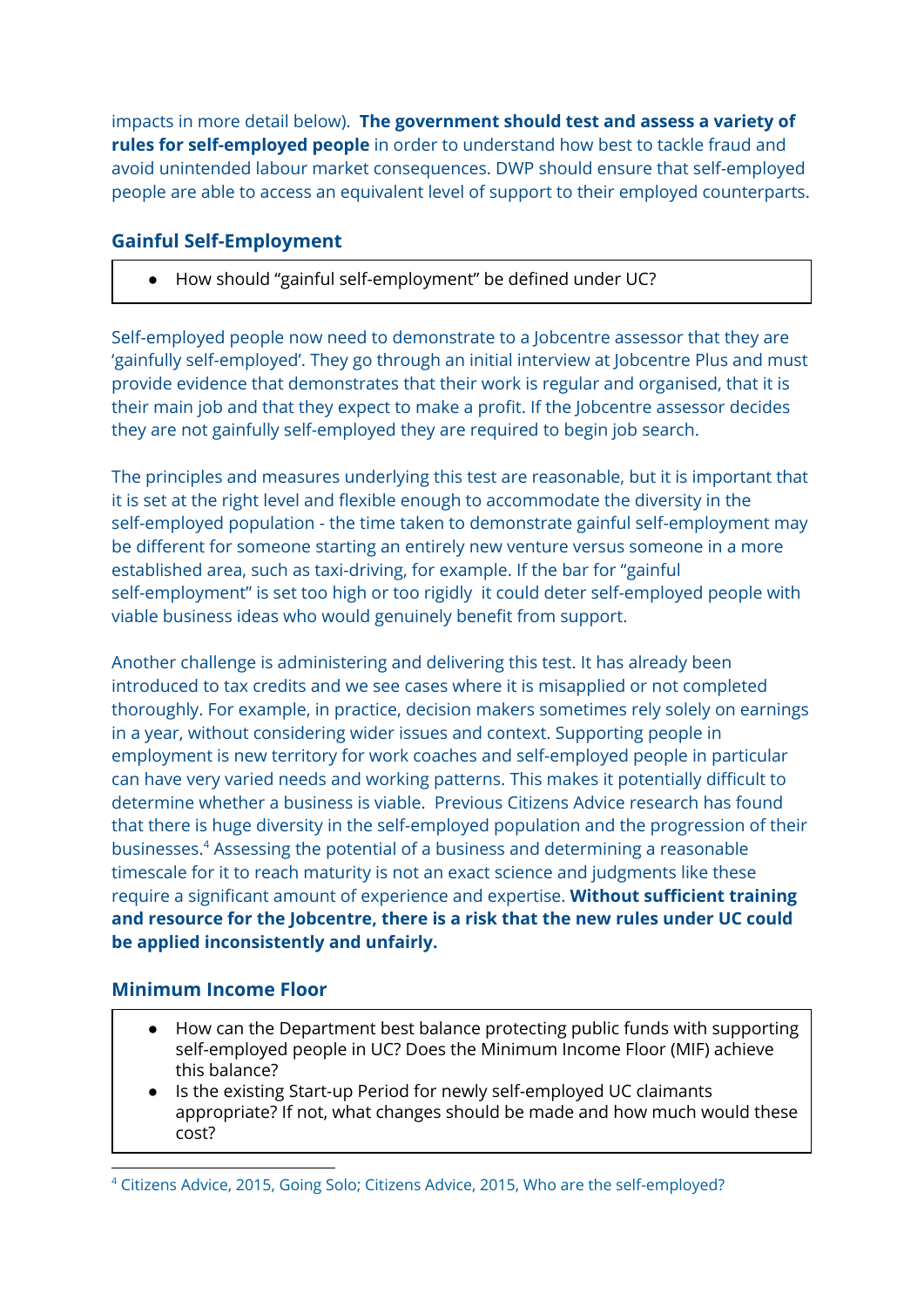● What are the options for reforming the MIF, and what are their cost implications?

The Minimum Income Floor (MIF) is the biggest change for self-employed people receiving in-work benefits. Like the 'gainful self-employment' test, the MIF is intended to tackle fraud and make sure Universal Credit does not support businesses that are unviable.

The MIF assumes that, after the first twelve months of trading, a self-employed person will be earning a certain amount. For people without health conditions or caring responsibilities this is the equivalent of National Living Wage at full-time hours. Even if they are not earning this amount, their benefit entitlement is calculated on the basis that they are, meaning those who fall below lose out on much needed financial support. **This means that self-employed people can find themselves at a significant financial disadvantage compared to employees.**

The MIF will penalise people running potentially non-viable businesses, leaving them with a choice of changing businesses or moving into employment to increase their household income. However, it will also affect self-employed people in viable businesses with fluctuating, irregular or seasonal incomes. Following months in which a self-employed person receives high earnings they will see their Universal Credit reduced, in line with employees. But, unlike employees, in months when their income falls belows the MIF threshold they will see their Universal Credit capped. This puts them at a significant disadvantage when compared to somebody earning an identical annual income evenly over 12 regular monthly payments.

#### **Case study: Minimum Income Floor penalises viable business**

Sophie is a self-employed cleaner. She applied for Universal Credit to help her manage time out of work as she was due to undergo major foot surgery. She normally earns around £800 per month when she is able to work. She has a steady client base waiting for her when she returns to work. Following her application she attended the Jobcentre and was told that when she is unable to work she would receive Universal Credit that should cover 85% of her rent and leave some money to live on. She next visited the Jobcentre to undergo a 'gainful self-employment' test. At this interview she was informed she would be subject to the Minimum Income Floor and her Universal Credit would only be £62 per month in total.

The MIF means that Universal Credit policy for self employed people is focused on combating fraud or unviable businesses but it is a policy which carries significant risks. It could cut businesses off before they have had time to mature, discourage people from trying innovative business ideas and push people with fluctuating incomes away from self-employment even if their total annual income clears the MIF. It is important that this policy is tested to understand whether it is effective at preventing fraud, and how it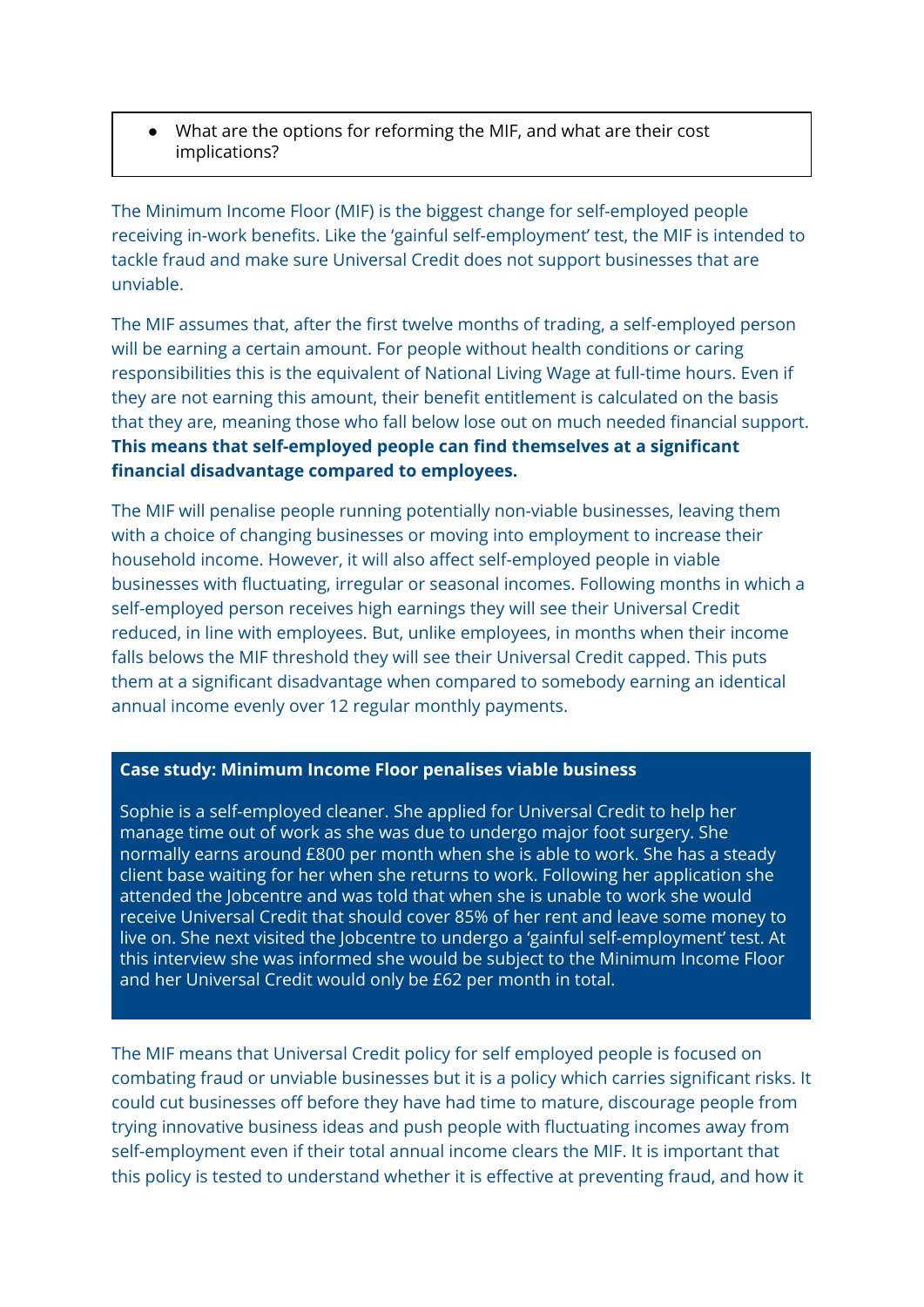impacts new businesses. The MIF is applied at 12 months but research by the RSA has calculated that a business takes an average of 3 years before its owner begins to earn the National Minimum Wage. **The government should extend the MIF exception** 5 **period for businesses that need more time to reach viability.**

As more self-employed people cross into the second year of their UC claim, Citizens Advice will be monitoring the impact of the MIF. **The government should test the impact of the MIF alongside and against other measures such as the business viability test and trials of in-work conditionality.** The MIF should be kept under review as it rolls out and different approaches - such as averaging functions rather than crude monthly measures - should be tested and piloted.

● Are any groups of self-employed people particularly likely to be affected by the MIF?

The Minimum Income Floor will affect people running non-viable businesses, as intended. However, its effects will also be felt by a wider group of self-employed people.

The MIF is particularly likely to affect people with irregular incomes. When irregular and unpredictable incomes interact with the MIF, the *total amount of financial support* that a self-employed person is entitled to under UC is significantly reduced. We are currently looking into the impact of this.

The MIF also carries risks for people whose self-employed earnings are low due to caring responsibilities and those who struggle to enter mainstream employment due to health conditions. The MIF is set equivalent to the hours requirements for in-work conditionality. If somebody is only required to seek 16 hours of work because they have caring responsibilities, the MIF should be calculated as NLW at 16 hours. It is crucial that this happens in practice. Otherwise, the MIF will particularly penalise these groups. The role of the workcoach is key in UC as their judgement and discretion will be used to determine a person's availability for work.

#### **Surplus Earnings Rule**

● To what extent will UC Surplus Earnings Rules offset the impact of the MIF?

The Surplus Earnings Rule is another attempt to protect against fraud, specifically the idea that people may 'manipulate' their income - for example by declaring large amounts of income in a single month and then reporting very low wages for several months afterwards - to maximise their UC payments. It is due to come into effect in April 2018.

UC aims to simplify the benefits system but the Surplus Earnings Rule is complex and together with the MIF will add further complexity. **The government should investigate**

<sup>&</sup>lt;sup>5</sup> RSA, 2011, Boosting the living standards of the [self-employed](https://www.thersa.org/globalassets/pdfs/reports/boosting-the-living-standards-of-the-self-employed-.pdf)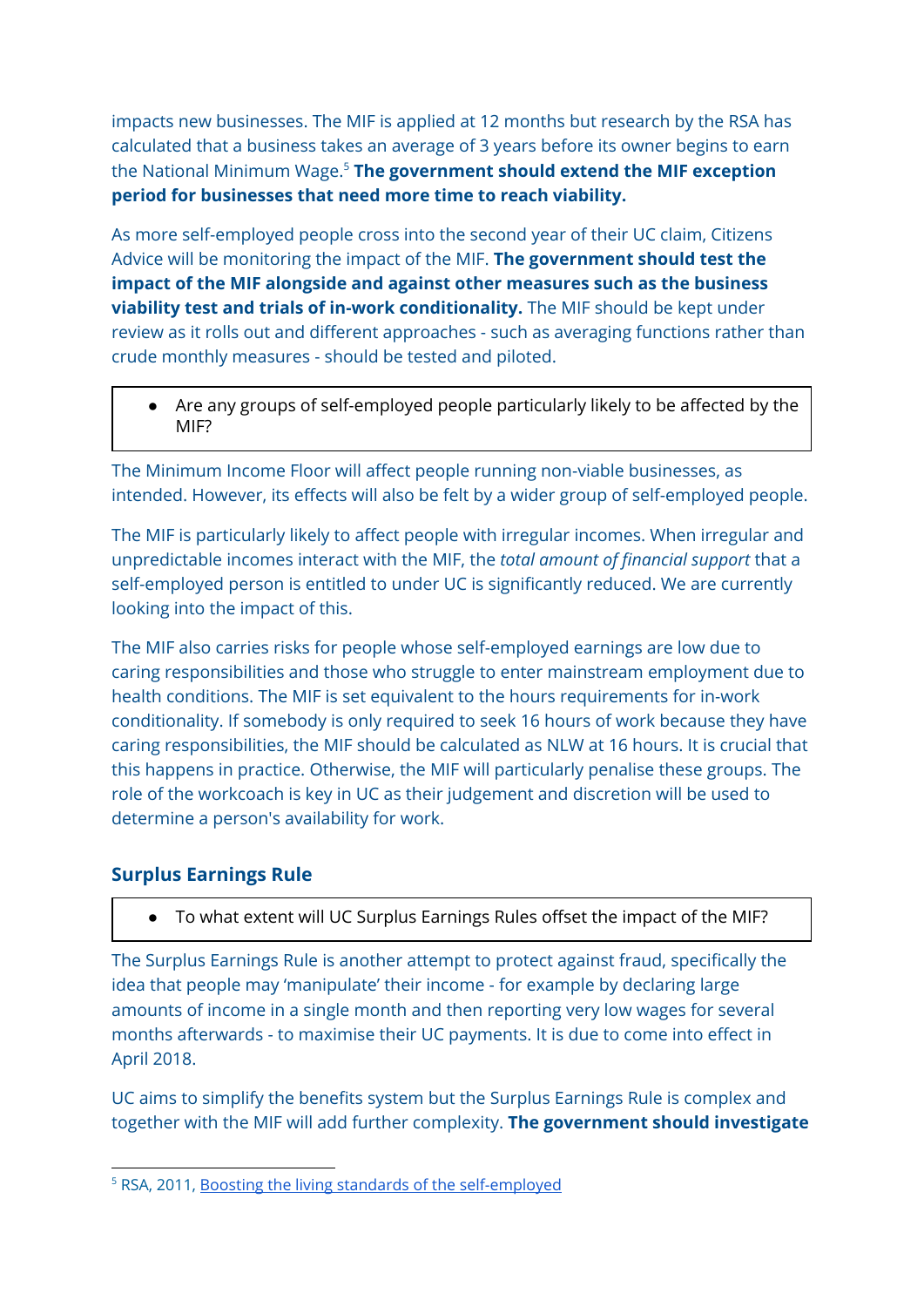#### **how well these rules will be understood, how they might interact, and whether they are achieving the right balance between preventing fraud and achieving the aims of Universal Credit.**

The new rule will mean that if someone's UC award ends because their income increases, that income will be used to calculate their 'surplus earnings' for that month. This is set at the amount of income which exceeds the maximum permitted for a UC payment, plus £300. If the person then needs to reclaim UC in the following five months, their surplus earnings will be counted as income and will be used to calculate their new payments (often meaning a nil or very small UC payment) until the surplus earnings are used up. Self-employed people can also carry forward a loss in any of the previous 11 months and apply it to their assessment period. However, losses can only reduce assessed income down to the Minimum Income Floor in the relevant month. **This interaction between the Surplus Earnings Rule and the MIF means some self-employed people could benefit from some loss relief but many others are likely to be left significantly worse off.**

In practice, some self-employed people will build up 'surplus earnings' in months where they have higher earnings, and see these earnings added to lower earning months alongside the MIF. This could have significant financial consequences for seasonal businesses or those with irregular incomes.

The Low Income Tax Reform Group demonstrates this with the following illustration:

"In April, Henry has a profit of £7,000. Between May and September his profit is nil. Under the current rules, Henry will receive no universal credit in April and in May to September his universal credit will have the MIF applied. Under the new surplus earnings rules from April 2018, his 'surplus earnings' from April will be carried forward and used as income in May, June, July and August, potentially reducing his Universal Credit award even further."

> Self-employed claimants of Universal Credit – lifting the burdens Low Income Tax Reform Group 6

The Surplus Earnings Rule also makes some significant assumptions about how businesses plan their finances. It is being introduced due to concerns about manipulation of income following the move to monthly reporting. However, the Surplus Earnings Rule pushes businesses towards monthly budgeting systems, even if they have legitimate business reasons for budgeting on an annual basis. For example those in the wedding industry may make the majority of their annual income during a few months of the year. Monthly budgeting in the way assumed by the Surplus Earnings Rule may

<sup>6</sup> Low Income Tax Reform Group, 2017, [Self-employed](https://www.litrg.org.uk/latest-news/reports/171030-self-employed-claimants-universal-credit-%E2%80%93-lifting-burdens) claimants of universal credit – lifting the [burdens](https://www.litrg.org.uk/latest-news/reports/171030-self-employed-claimants-universal-credit-%E2%80%93-lifting-burdens)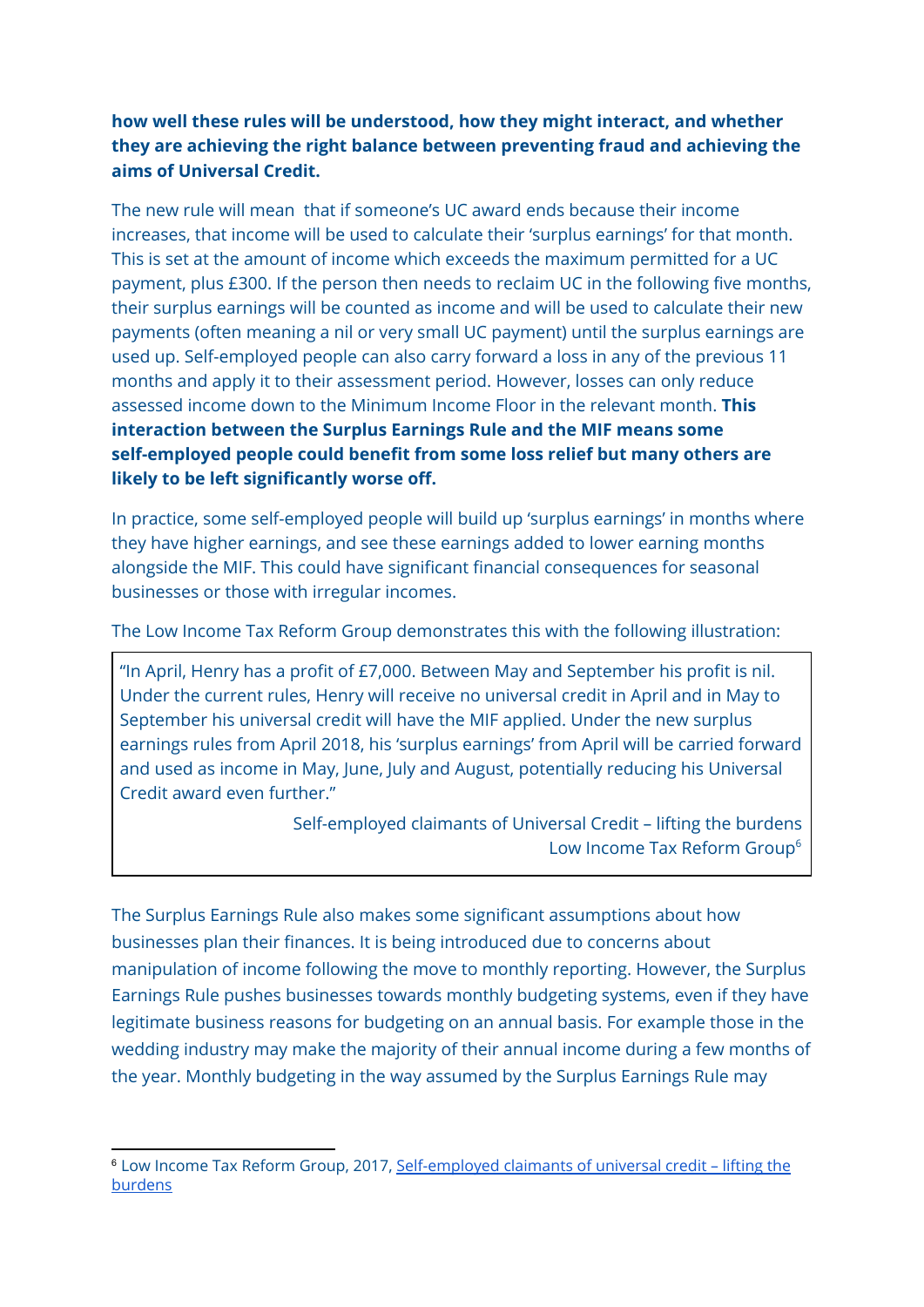prove difficult for these businesses and take them away from the most appropriate budgeting approach.

### **Recommendations**

- Different versions and combinations of the 'gainful self-employment' test, minimum income floor and surplus earnings rules should be developed and tested. The government should measure the impact on fraud, development of businesses, and the extent to which genuine and viable businesses are unintentionally affected.
- The government should investigate how well these new and complex rules are understood, and whether they are achieving the right balance between preventing fraud and achieving the aims of Universal Credit.
- The Government should introduce specialised training on supporting self-employed people for Work Coaches. Jobcentres will need to engage far more with self-employed people including in deciding whether or not their business is viable. They will require additional training and input from specialists to make such decisions.
- The MIF exception period should be extended beyond 12 months for businesses that need more time to reach viability.

## **2. Free school Meals and passported benefits**

- How should eligibility for Free School Meals in UC be determined?
- How can eligibility criteria for passported benefits balance UC work incentives with achieving value for money? Is this balance currently being achieved?
- Are current eligibility criteria for other passported benefits (eg. help with health costs and the Healthy Start Scheme) appropriate? If not, how should they be reformed?

Universal Credit aims to simplify the benefits system and make every hour of work pay. When designing eligibility criteria for passported benefits, such as Free School Meals, it is important to consider the impact on these aims.

Eligibility criteria for passported benefits create complexity in Universal Credit. People need to be able to predict their eligibility for the passported benefit from month to month and if they increase their hours or earnings. This relies on clear, accessible information and reliable administration of Universal Credit and the passported benefit.

Work incentives may suffer as the eligibility threshold becomes a 'cliff edge' for families. For example, if the free school meal threshold is set at £617 per month, families will lose access to this passported benefit on months that they earn more. It could take several additional hours worth of pay to get back to the equivalent household income as before being affected by a cliff edge for free school meal eligibility. This could have serious implications for a monthly family budget and discourage people from increasing their earnings. **The government should test the impact of earnings thresholds for**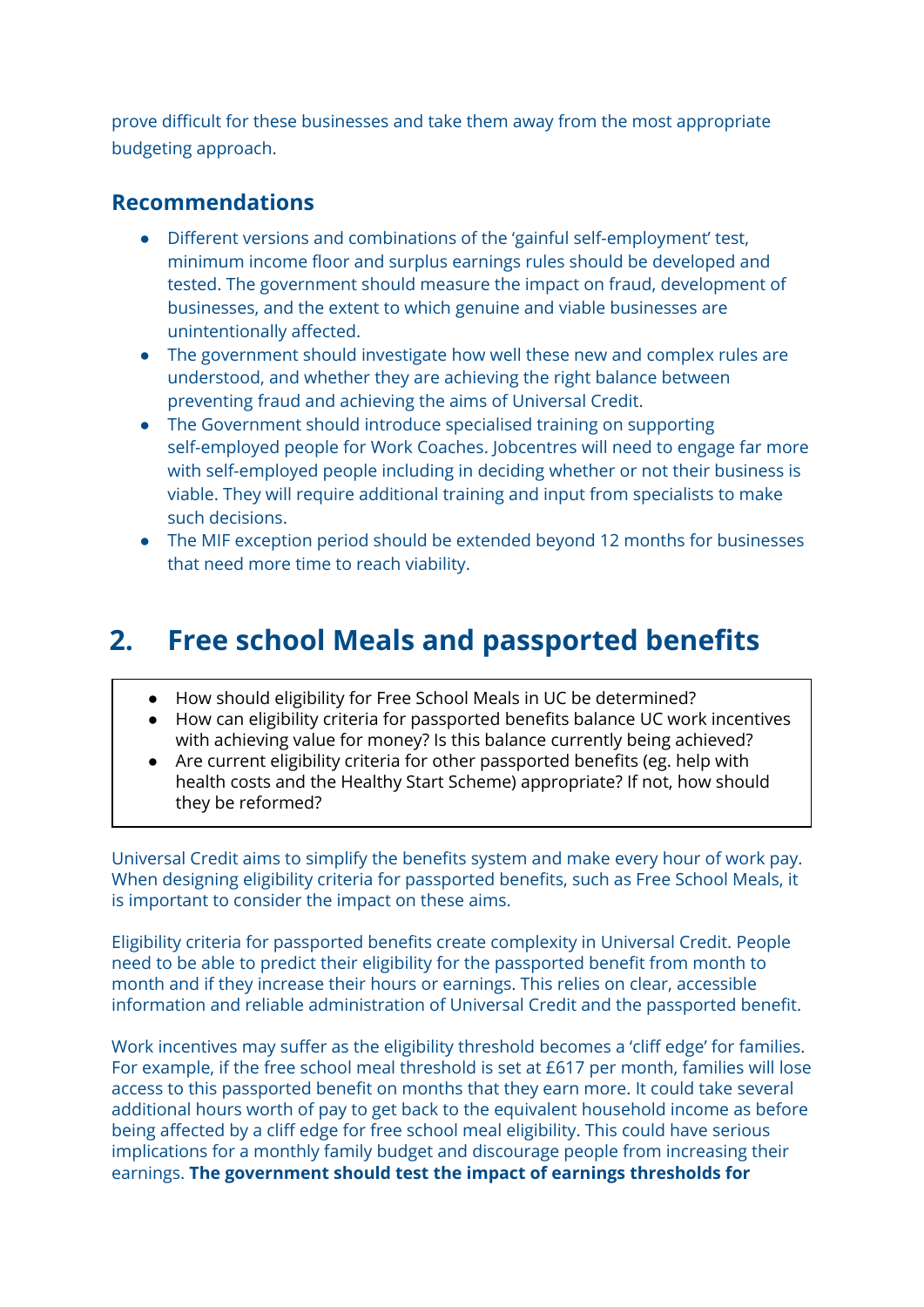**passported benefits.** It should look at how multiple thresholds for different passported benefits would interact and how this would affect real world work incentives.

Another difficulty arises from the impact of *monthly* income assessments. Families with fluctuating or unpredictable incomes, or even those with non-monthly pay schedules, could move above the threshold for eligibility to passported benefits on some months. This makes it difficult to plan monthly budgets and could discourage people from increasing their earnings. **The government should consider how it measures earnings for assessing eligibility to passported benefits. It should ensure people are not penalised for irregular or non-monthly incomes.** If eligibility changes monthly, administration and delivery of passported benefits will prove more difficult.

### **Recommendations**

- Universal Credit and passported benefits need to be administered reliably and accurately. People should be provided with clear accessible information about their claims. This should include guidance on how changes in earnings and hours will affect their passported benefits as well as their Universal Credit.
- The government should assess how work incentives are affected by earnings thresholds for passported benefits such as Free School Meals. It should consider how multiple thresholds for different passported benefits would interact and the impact this has on real world work incentives.
- The government should consider how it measures income for assessing eligibility to passported benefits. It should consider assessment methods that ensure people are not penalised for irregular or non-monthly incomes.

## **3. Work incentives**

- What would be the impact of adjusting a) the taper rate or b) UC work allowances on employment incentives in UC? Which option for reform would be most cost-effective?
- Should UC have different taper rates and/or work allowances for different claimant groups?
- How can the Department help UC claimants better understand the impact on their incomes of moving into work or taking on more hours?

At its launch Universal Credit had ambitions to significantly improve work incentives. Since then, a series of significant cuts to the benefit have reduced the financial awards available and weakened work incentives. The biggest change has been cuts to work allowances which are estimated to cut £5 billion per year from Universal Credit when it is fully rolled out<sup>7</sup>. Reducing the taper rate in Universal Credit and increasing work allowances are two methods that would help improve work incentives. Both let people keep more of their money as hours and earnings increase. However, **work allowances are more targeted than taper rate reductions and have the biggest real world impacts for people in terms of increasing their hours or earnings.**

Lowering taper rates - the proportion of benefit withdrawn for each pound of income

<sup>&</sup>lt;sup>7</sup> IFS, 2016, Green Budget <https://www.ifs.org.uk/uploads/gb/gb2016/gb2016ch10.pdf>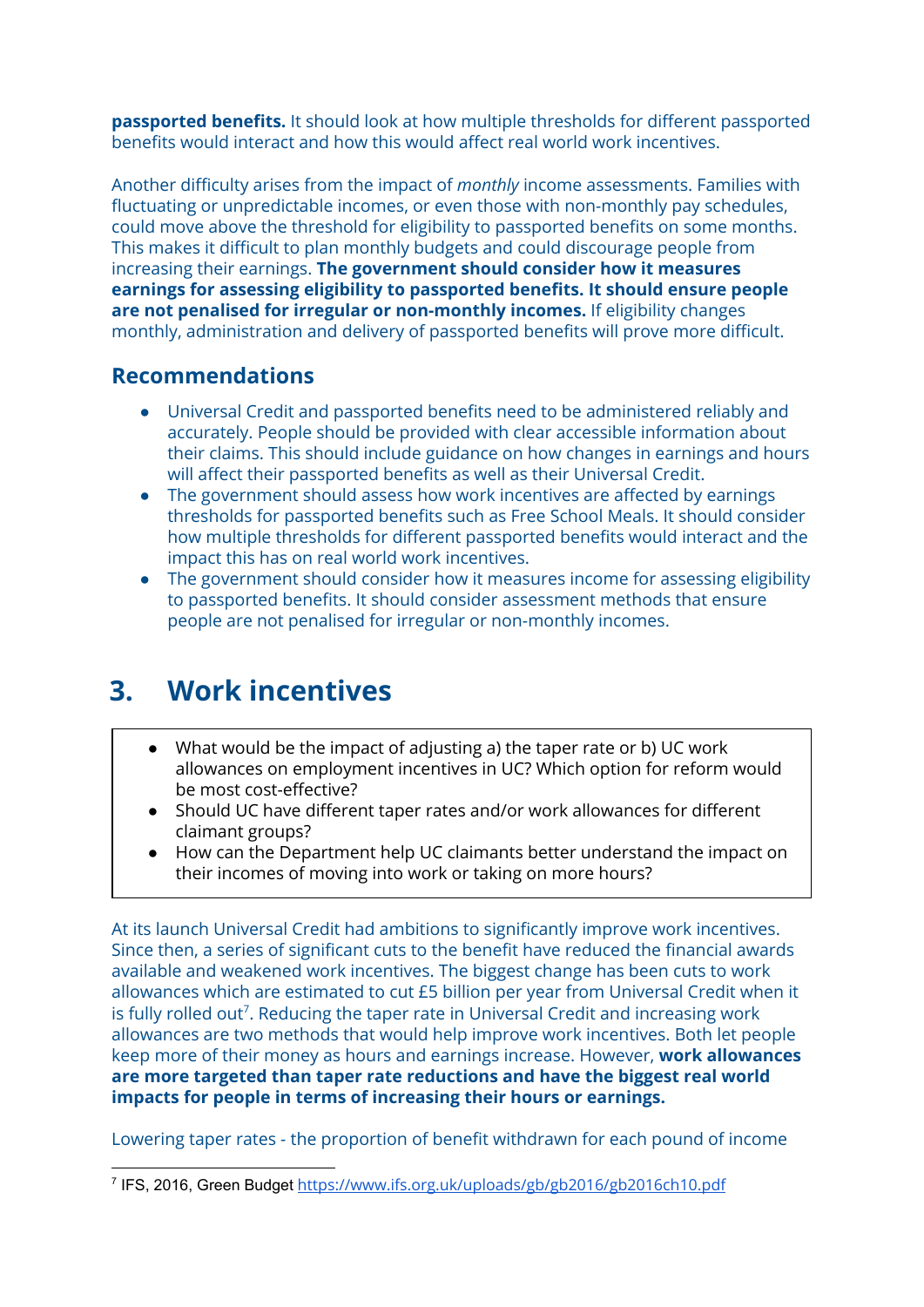earned above the work allowance - improves marginal returns to work, but there needs to be substantial change for most families to feel a significant impact in their budgets and work incentives. Increased work allowances extend how much people can earn with no penalty in their benefit entitlement. This is a more targeted approach as work allowances are set at different rates (including £0) for different groups of benefit claimants. It can provide significant improvements in financial work incentives for those currently working the fewest hours. **To help the people most affected by poor work incentives, the government should invest in work allowances**. Alternatively, to make small improvements for all claimants, the taper rate could be reduced.

The introduction of a greater variety of taper rates and work allowances could lead to a more personalised benefit system. **Targeted and personalised work allowances or tapers could increase work incentives for specific households** who face greater barriers and costs to entering work. With the aim of simplifying the benefit system the government has instead simplified tapers and work allowances to reduce variation. It is not clear that this simplicity has meant people have a better understanding of their work incentives. People still struggle to understand how their benefit award is calculated and how it will be affected by changes in hours or earnings. In a DWP-commissioned survey of families claiming UC, knowledge of the work allowance and taper were found to be limited. Only one in six (17 per cent) $8$  had heard of the work allowance as part of their UC claim. Separate research<sup>9</sup> commissioned by DWP found 'a widespread perception among families that they would be worse off on UC if they entered work'.

**Work incentives need to be invested in** and will only be maximised if the Department can develop or support the provision of **personalised tools which help people calculate their benefits and their total income as they increase their earnings** to see a strong financial incentive from work or more work.

#### **Recommendations**

- To help the people most affected by poor work incentives, the government should invest in work allowances. Alternatively, to make small improvements for all claimants, the taper rate could be reduced.
- The government should develop or support the provision of personalised tools which help people calculate their Universal Credit, passported benefits, and their total income as they increase their earnings.

<sup>8</sup> DWP, 2017, Universal Credit Test and Learn Evaluation: Families. Findings from survey Wave 2 (Mar-Sep 2016). This was not significantly different from the proportion (14%) at Wave 1 (Dec 2015 - Jun 2016).

<sup>9</sup> DWP, 2017, Understanding how Universal Credit influences employment behaviour.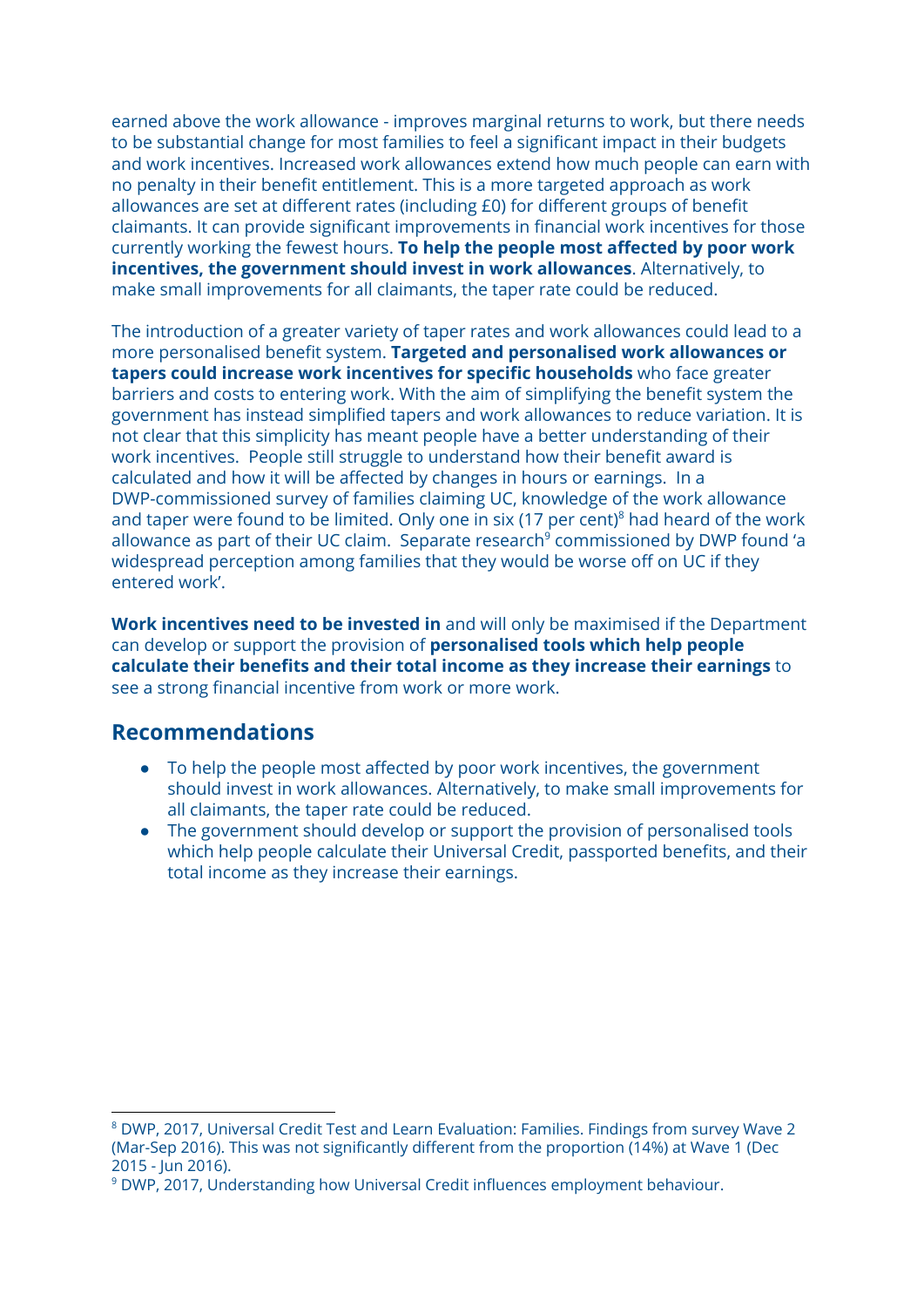# **4. Universal support**

- How important is Universal Support to the success of UC?
- Is Universal Support working well, and how could it be improved?
- Are there local variations in the quality of Universal Support? If so, how should these be addressed?

Universal Credit brings together six existing benefits. By 2022, more than 7 million households will be receiving the new benefit $^{10}$ . In order for it to be a success, Universal Credit needs to work for millions of people in different circumstances and with varying needs. It needs to be administered reliably and people need to be able to manage their claims, with support where necessary.

Our evidence shows that people are struggling with various aspects of Universal Credit. It is crucial that people who need it are supported to make and manage their claims online, and to adapt to budgeting a single monthly payment. Universal Support should be providing this assistance and helping people adapt. We are concerned that support is not being delivered consistently and at a high enough standard in different areas. We have been monitoring Universal Support through our network of local offices. Our early insight shows that many local Citizens Advice offices are not confident that support services in their area will meet local need and demand among UC full service claimants. The evidence also suggests that, where services are funded by the Local Authority or Jobcentre, poor or complex referral systems mean that claimants are not accessing the support they need.

Finally, the evidence suggests that the scope of Universal Support is not currently adequate for the support needs people have when claiming Universal Credit. As structured it provides support to adapt to Universal Credit but not to get on to this benefit. For example, we see people who need help with making and completing UC claims, including understanding evidence requirements.

We are continuing to monitor Universal Support across England and Wales.

## **Recommendations**

- The government should ensure people have access to a minimum, consistent standard of support to help them adapt to Universal Credit, which is published. This should, at a minimum, include
	- a) Ensuring all UC claimants are made aware of, and can access budgeting support and digital support which is appropriate to their needs and;
	- b) Expanding the scope to include help to make and complete a claim with support available to help people manage their finances whilst waiting for their first payment
	- c) Making funding available for free impartial debt advice to meet existing increases in demand as a result of Universal Credit.

<sup>&</sup>lt;sup>10</sup> Citizens Advice, 2017, Fixing Universal Credit